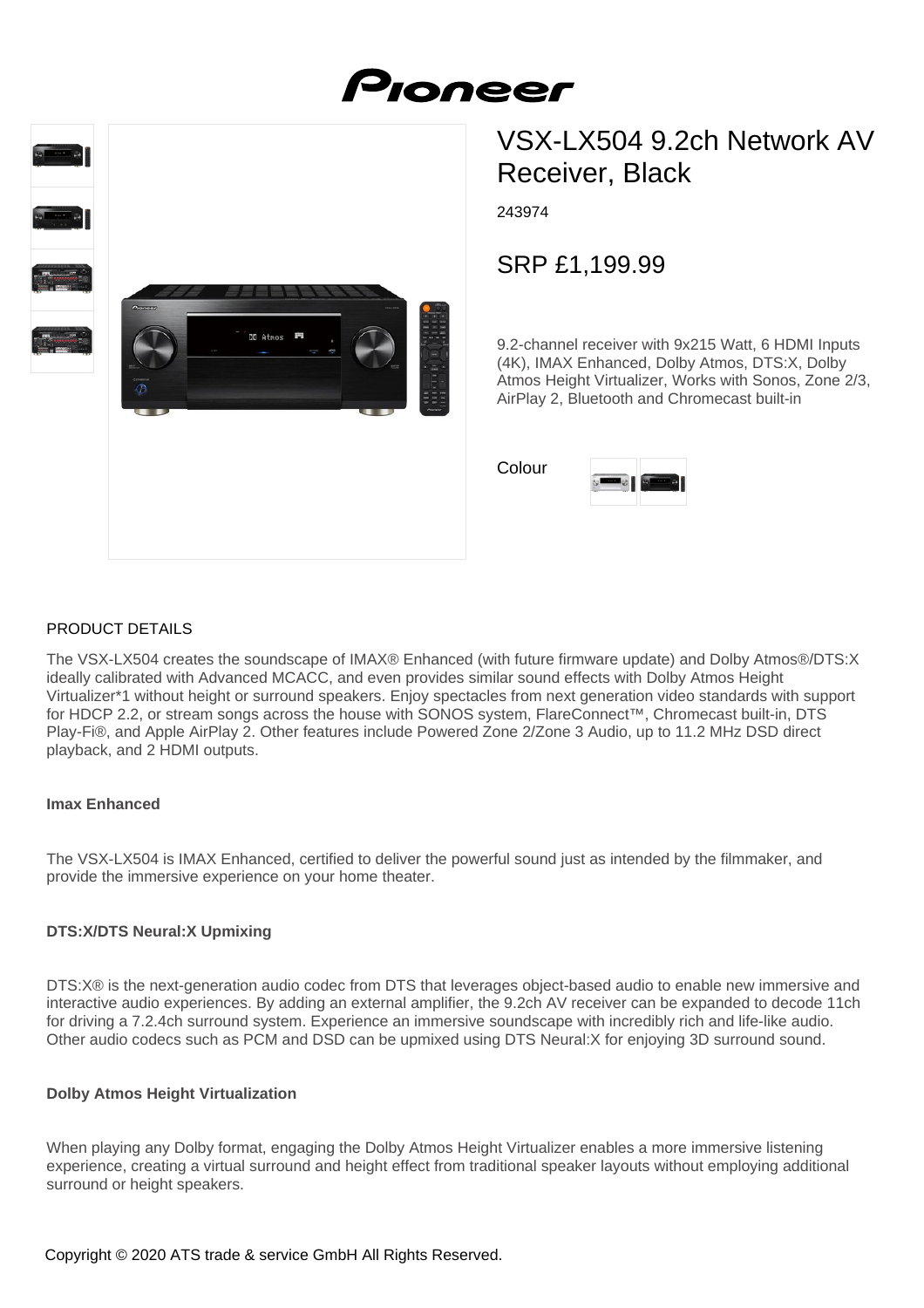## **Apple Airplay 2**

Apple AirPlay 2 lets you effortlessly stream music or podcasts to speakers throughout your house using any Apple device or by asking Siri, and it all stays in perfect sync.

## **Dolby Atmos/Dolby Surround Upmixing**

By adding an external amplifier, the 9.2ch AV receiver can be expanded to decode 11ch to drive the 7.2.4ch configuration of the latest cinema sound platform, Dolby Atmos®. You can reproduce object-oriented sound in smooth, curving movements, or the realistic three-dimensional movement overhead by the top speakers. Other audio codecs can now be upmixed using Dolby Surround for enjoying 3D surround sound.

#### **Next Generation Video standard ready**

The VSX-LX504 supports pass-through for HDR10, HLG (Hybrid Log-Gamma), and Dolby Vision signals. By connecting a compatible source device, you can enjoy these latest video standards on a compatible display. What's more, all HDMI terminals support 4K (60p/4:4:4/24-bit), Wide Colour Gamut (BT.2020), and HDCP 2.2, so you will have no problem when upgrading to new devices, and can also enjoy premium content such as 4K videos with digital copy protection.

## **Advanced MCACC and Auto Phase Control Plus**

Advanced MCACC adjusts the sound according to the listening room and speakers, and also creates clearer sound by suppressing the standing waves that occur between walls or ceiling and floor. Measurement of up to nine positions can be saved for a wide listening area. Auto Phase Control Plus makes real-time analysis of the phase difference, and automatically compensates the gap between the LFE and main signals, providing b bass and clear high-frequency sound.

#### **Works with Sonos**

By connecting the VSX-LX504 to Sonos Connect, you can play any music or audio source on your Sonos app. You can group the VSX-LX504 with other Sonos devices on the network, or use it independently. The AV receiver will automatically turn on and switch input as soon as you play music on your Sonos app.

#### **Powered Zone 2/ Zone 3**

With the powered feature, the VSX-LX504 can directly drive speakers in other rooms, without the need for a separate amplifier. What's more, the dedicated DAC for Zone 2 lets you listen to all digital audio sources.

#### **Zone B Output for wireless headphones**

The VSX-LX504 is equipped with Zone B audio output. The Zone 2 Pre output can also used as Zone B Line output to extend the sound of Zone A (Main Zone) to another location or to wireless headphones via a transmitter.

#### **Chromecast Built-in**